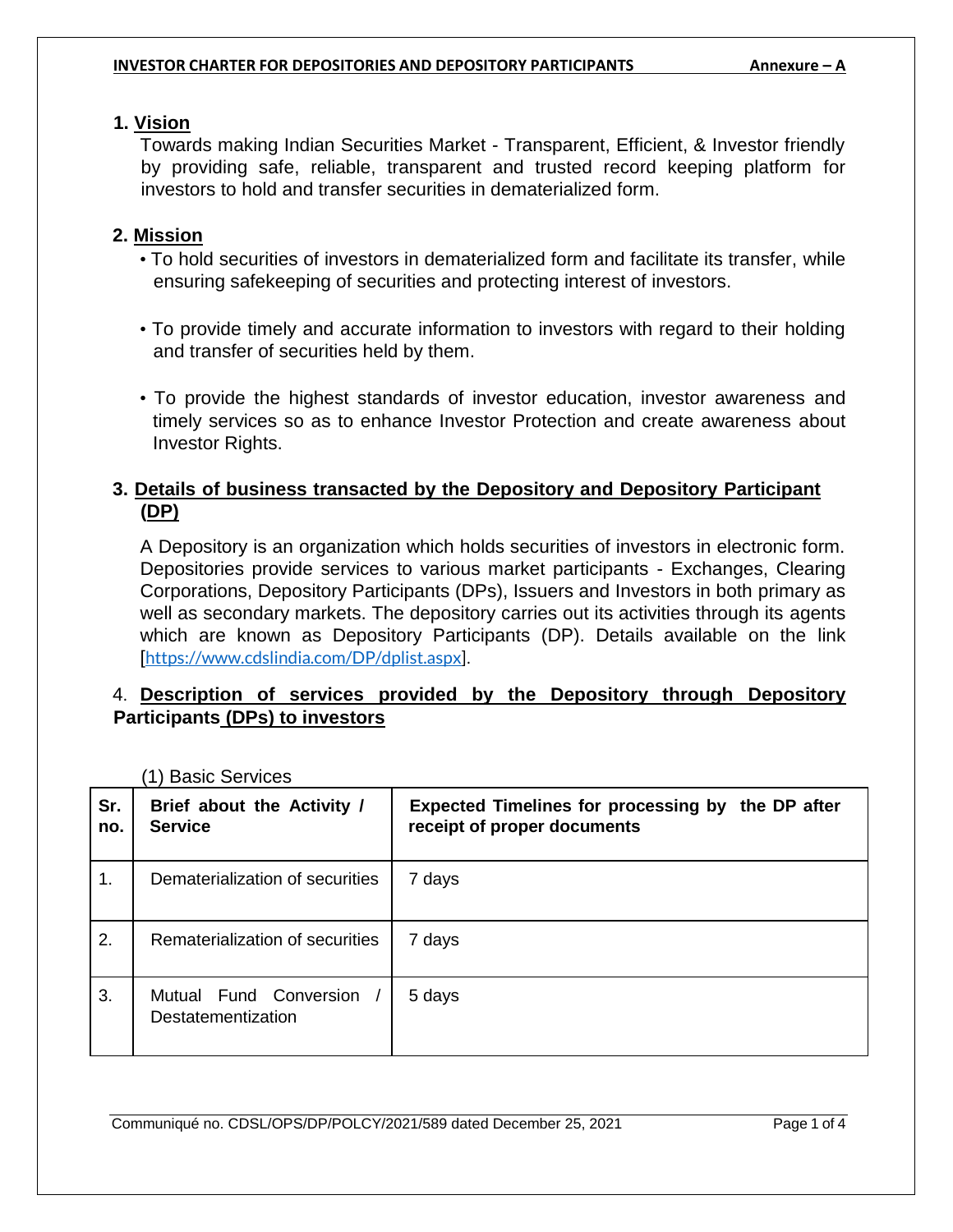### **INVESTOR CHARTER FOR DEPOSITORIES AND DEPOSITORY PARTICIPANTS Annexure - A**

| Sr.<br>no.     | Brief about the Activity /<br><b>Service</b>                | Expected Timelines for processing by the DP after<br>receipt of proper documents                                                     |
|----------------|-------------------------------------------------------------|--------------------------------------------------------------------------------------------------------------------------------------|
| 4.             | Re-conversion<br>Restatementisation of Mutual<br>fund units | 7 days                                                                                                                               |
| 5.             | Transmission of securities                                  | 7 days                                                                                                                               |
| 6.             | Registering pledge request                                  | 15 days                                                                                                                              |
| 7 <sub>1</sub> | Closure of demat account                                    | 30 days                                                                                                                              |
| 8.             | Settlement Instruction                                      | Depositories to accept physical DIS for pay-in of securities<br>up to 4 p.m. and DIS in electronic form up to 6 p.m. on $T+1$<br>day |

# (2) Depositories provide special services like pledge, hypothecation, internet-based services etc. in addition to their core services and these include

| Sr.<br>no.     | <b>Type of Activity /Service</b>                                 | <b>Brief about the Activity / Service</b>                                                                                                                                                                                                                                                                                                                                                                                                                                                       |
|----------------|------------------------------------------------------------------|-------------------------------------------------------------------------------------------------------------------------------------------------------------------------------------------------------------------------------------------------------------------------------------------------------------------------------------------------------------------------------------------------------------------------------------------------------------------------------------------------|
| 1              | <b>Value Added Services</b>                                      | Depositories also provide value added services such as<br>a. Basic Services Demat Account (BSDA)<br>https://www.sankalpcares.com/annexure-b.pdf<br>Transposition cum dematerialization<br>b.<br>https://www.sankalpcares.com/annexure-b.pdf<br>c. Linkages with Clearing System<br>https://www.sankalpcares.com/annexure-b.pdf<br>d. Distribution of cash and non-cash corporate benefits<br>(Bonus, Rights, IPOs etc.), stock lending, demat of<br>NSC / KVP, demat of warehouse receipts etc. |
| $\overline{2}$ | Consolidated<br>Account<br>statement (CAS)                       | CAS is issued 10 days from the end of the month (if there<br>were transactions in the previous month) or half yearly (if<br>no transactions).                                                                                                                                                                                                                                                                                                                                                   |
| 3              | Digitalization<br>of<br>services<br>provided by the depositories | Depositories offer below technology solutions and e-<br>facilities to their demat account holders through DPs:                                                                                                                                                                                                                                                                                                                                                                                  |

Communiqué no. CDSL/OPS/DP/POLCY/2021/589 dated December 25, 2021 Page 2 of 4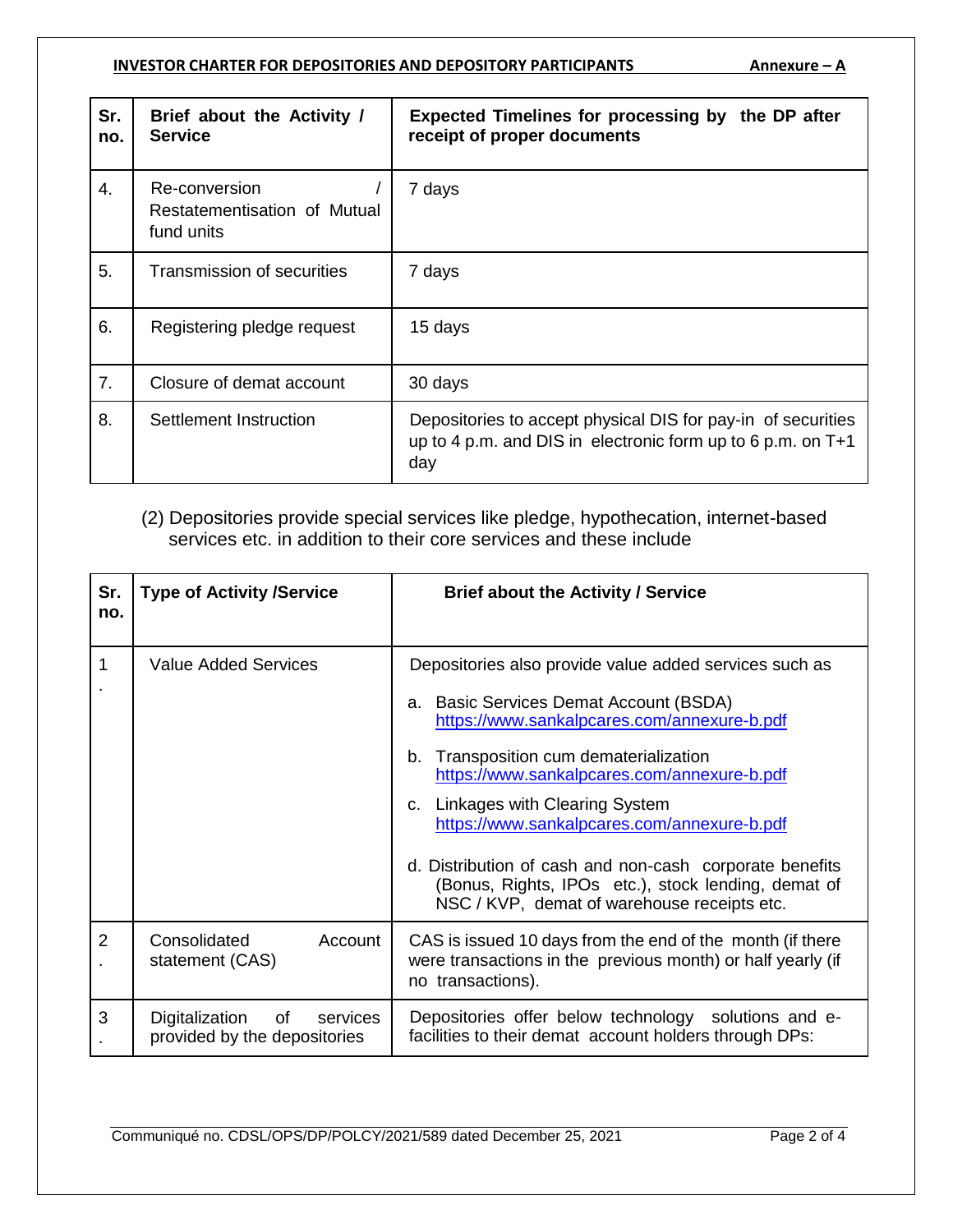### **INVESTOR CHARTER FOR DEPOSITORIES AND DEPOSITORY PARTICIPANTS Annexure - A**

| Sr.<br>no. | <b>Type of Activity /Service</b> |    | <b>Brief about the Activity / Service</b>                                                                          |
|------------|----------------------------------|----|--------------------------------------------------------------------------------------------------------------------|
|            |                                  | a. | E-account opening: Details available on the link<br>https://www.sankalpcares.com/annexure-b.pdf                    |
|            |                                  | b. | Online instructions for execution: Details available on<br>the link<br>https://www.sankalpcares.com/annexure-b.pdf |
|            |                                  |    | c. e-DIS / Demat Gateway: Details available on the link<br>https://www.sankalpcares.com/annexure-b.pdf             |
|            |                                  | d. | d. e-CAS facility: Details available on the link<br>https://www.sankalpcares.com/annexure-b.pdf                    |
|            |                                  | е. | Miscellaneous services: Details available on the link<br>https://www.sankalpcares.com/annexure-b.pdf               |

# **4. Details of Grievance Redressal Mechanism**

(1) The Process of investor grievance redressal

| 1              | Complaint/<br>Investor<br>Grievances                    | Investor can lodge complaint/ grievance against the<br>Depository/DP in the following ways:                                                                                                                                                                                |
|----------------|---------------------------------------------------------|----------------------------------------------------------------------------------------------------------------------------------------------------------------------------------------------------------------------------------------------------------------------------|
|                |                                                         | a. Electronic mode -<br>(i) SCORES (a web based centralized grievance<br>redressal system of SEBI)<br>https://www.scores.gov.in/scores/Welcome.html                                                                                                                        |
|                |                                                         | (ii) Respective Depository's web portal dedicated for the<br>filing of compliant                                                                                                                                                                                           |
|                |                                                         | https://www.cdslindia.com/Footer/grievances.aspx                                                                                                                                                                                                                           |
|                |                                                         | (iii) Emails to designated email IDs of Depository<br>complaints@cdslindia.com                                                                                                                                                                                             |
|                |                                                         | b. Offline mode<br>https://www.sankalpcares.com/annexure-b.pdf                                                                                                                                                                                                             |
|                |                                                         | The complaints/ grievances lodged directly with the<br>Depository shall be resolved within 30 days.                                                                                                                                                                        |
| $\overline{2}$ | Investor Grievance Redressal<br>Committee of Depository | If no amicable resolution is arrived, then the Investor has<br>the option to refer the complaint/grievance to the Grievance<br>Redressal Committee (GRC) of the Depository. Upon<br>receipt of reference, the GRC will endeavour to resolve the<br>complaint/ grievance by |